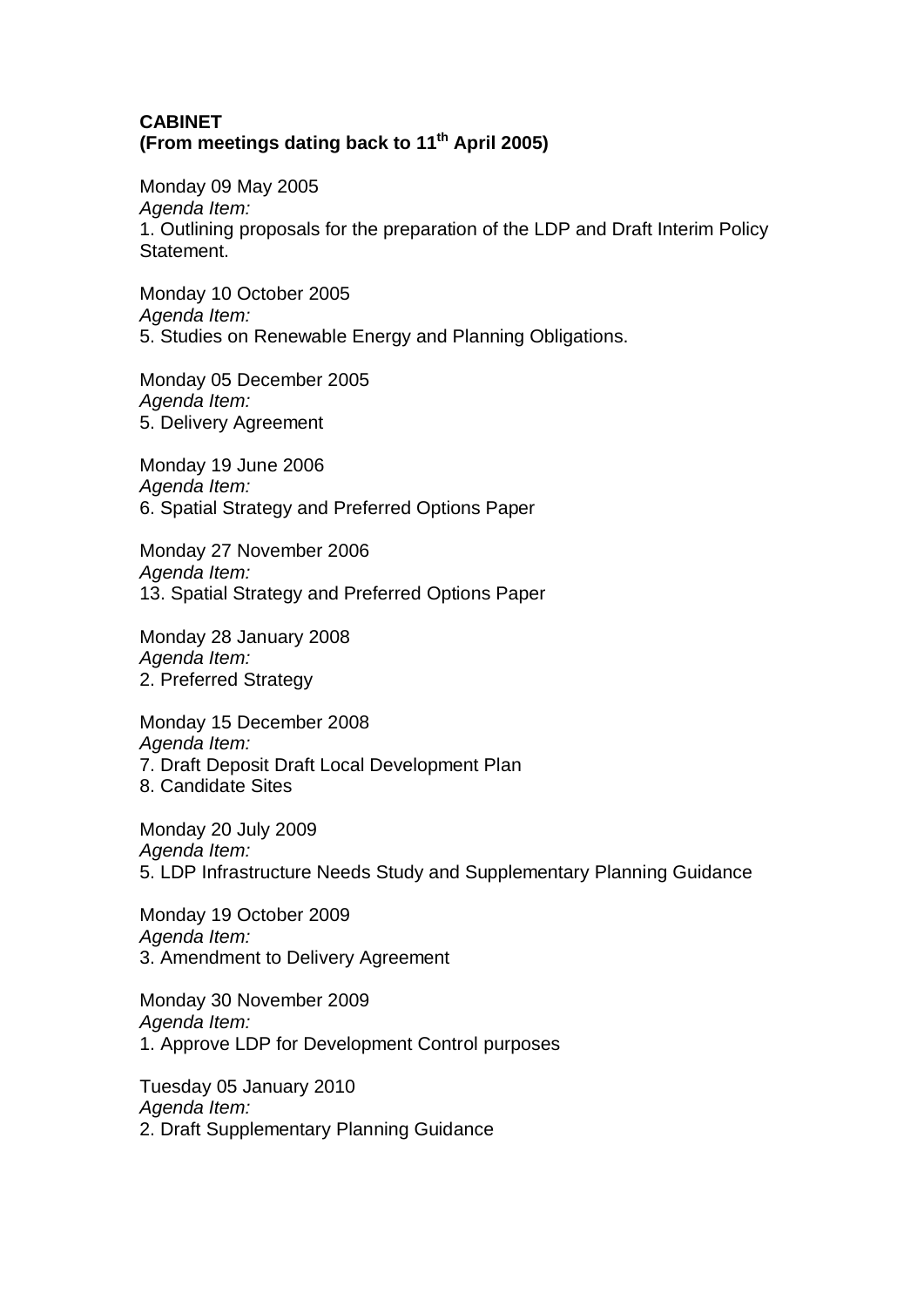## **COUNCIL (From meetings dating back to 24th May 2006)**

Tuesday 05 December 2006 *Agenda Item:* 9. Preferred Strategy

Tuesday 26 February 2008 *Agenda Item:* 9. Preferred Strategy

Wednesday 14 January 2009 *Agenda Item:* 6. LDP Candidate Site Assessment 7. Deposit Draft Local Development Plan

Wednesday 18 November 2009 *Agenda Item:* 11. Delivery Agreement

Wednesday 16 December 2009 *Agenda Item:* 7. RCT Local Development Plan